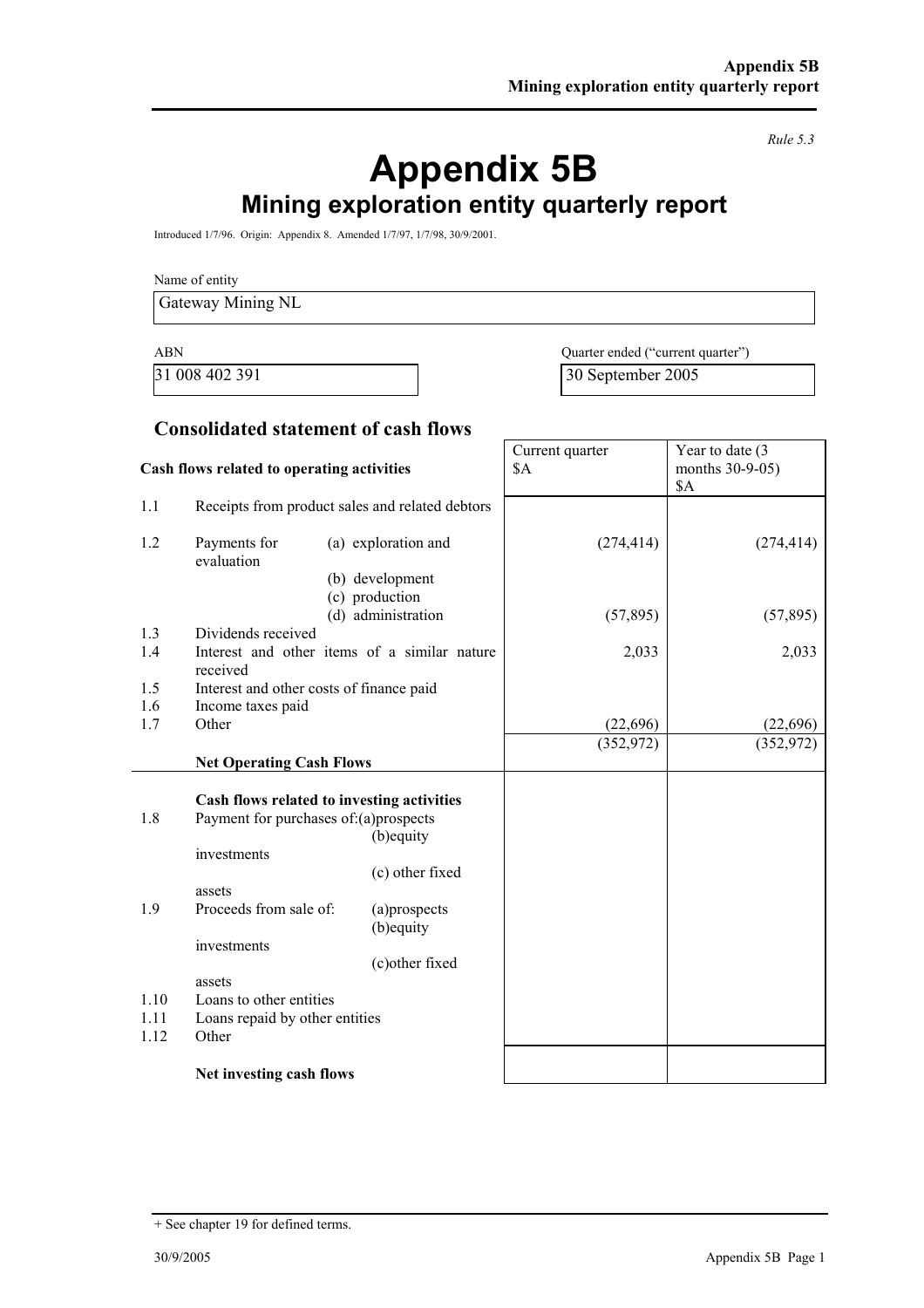|      |                                                               | Current quarter | Year to date (3 months) |
|------|---------------------------------------------------------------|-----------------|-------------------------|
|      |                                                               | \$A             | $30-9-05$               |
|      |                                                               |                 | \$A                     |
| 1.13 | Total operating and investing cash flows<br>(brought forward) | (352, 972)      | (352, 972)              |
|      | Cash flows related to financing activities                    |                 |                         |
| 1.14 | Proceeds from issues of shares, options, etc.                 | 400,000         | 400,000                 |
| 1.15 | Proceeds from sale of forfeited shares                        |                 |                         |
| 1.16 | Proceeds from borrowings                                      |                 |                         |
| 1.17 | Repayment of borrowings                                       |                 |                         |
| 1.18 | Dividends paid                                                |                 |                         |
| 1.19 | Other (provide details if material)                           |                 |                         |
|      | Net financing cash flows                                      | 400,000         | 400,000                 |
|      | Net increase (decrease) in cash held                          | 47,028          | 47,028                  |
| 1.20 | Cash at beginning of quarter/year to date                     | 517,622         | 517,622                 |
| 1.21 | Exchange rate adjustments to item 1.20                        |                 |                         |
| 1.22 | Cash at end of quarter                                        | 564,650         | 564,650                 |

### **Payments to directors of the entity and associates of the directors Payments to related entities of the entity and associates of the related entities**

|      |                                                                  | Current quarter<br>\$Α |
|------|------------------------------------------------------------------|------------------------|
| 1.23 | Aggregate amount of payments to the parties included in item 1.2 | 5,500                  |
| 1.24 | Aggregate amount of loans to the parties included in item 1.10   |                        |
|      |                                                                  |                        |

1.25 Explanation necessary for an understanding of the transactions

#### **Non-cash financing and investing activities**

2.1 Details of financing and investing transactions which have had a material effect on consolidated assets and liabilities but did not involve cash flows

2.2 Details of outlays made by other entities to establish or increase their share in projects in which the reporting entity has an interest

The company has a Farm In and Joint Venture agreement with Goldminco Corporation on the Cowra Project. The terms of the agreement require Goldminco to spend \$800,000 to earn a 51% interest within the first 30 months and a further \$1.2 million to earn a 70% interest within the next 24 months. Gateways interest in the project is currently 100%.

<sup>+</sup> See chapter 19 for defined terms.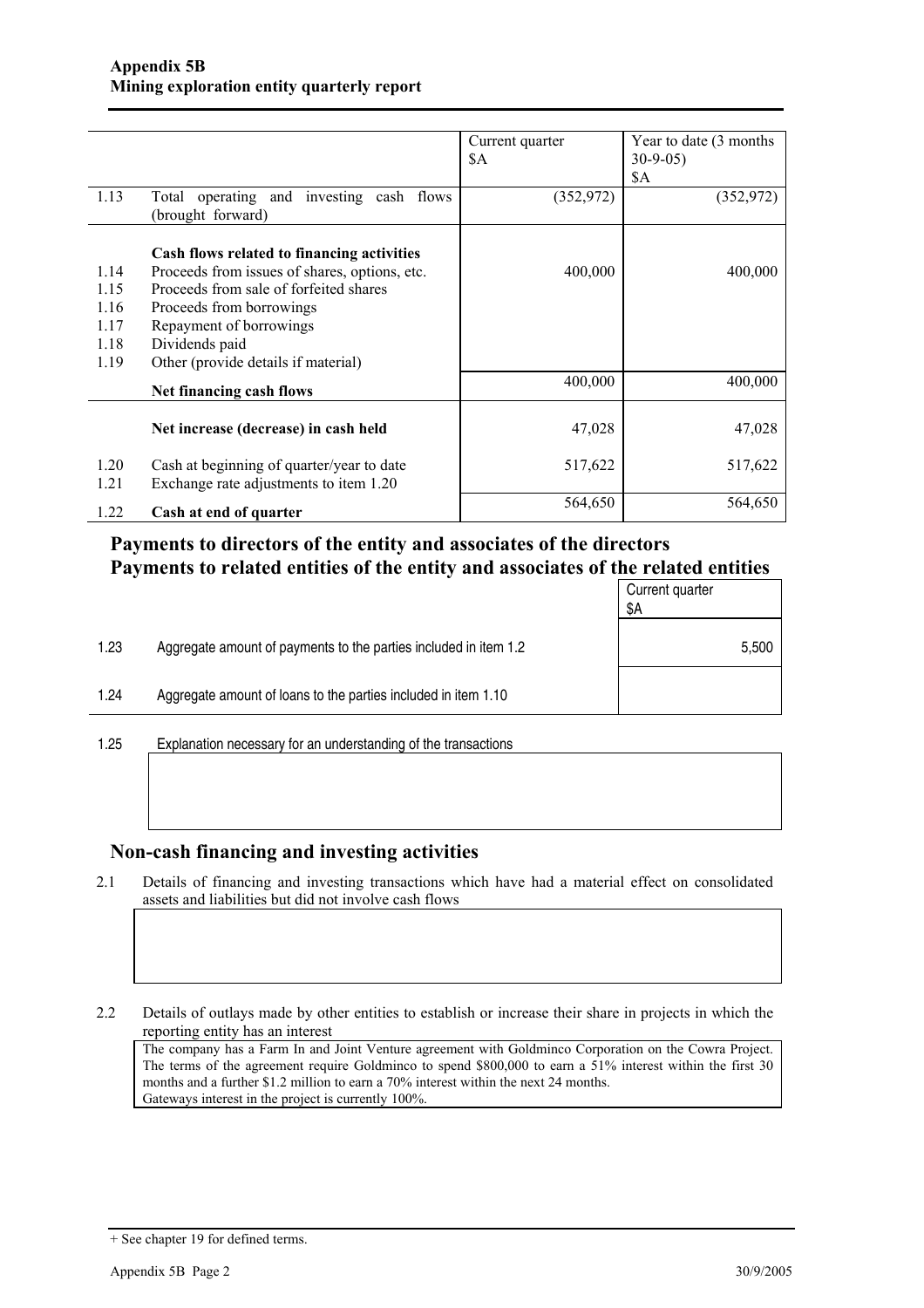### **Financing facilities available**

*Add notes as necessary for an understanding of the position.* 

|     |                             | Amount available<br>\$A'000 | Amount used<br>\$A'000 |
|-----|-----------------------------|-----------------------------|------------------------|
| 3.1 | Loan facilities             |                             |                        |
| 3.2 | Credit standby arrangements |                             |                        |

### **Estimated cash outflows for next quarter**

|     | <b>Total</b>               | 200,000 |
|-----|----------------------------|---------|
| 4.2 | Development                |         |
| 4.1 | Exploration and evaluation | 200,000 |
|     |                            | \$A     |

### **Reconciliation of cash**

|     | Reconciliation of cash at the end of the quarter (as<br>shown in the consolidated statement of cash flows) to<br>the related items in the accounts is as follows. | Current quarter<br>\$A | Previous quarter<br>\$A |
|-----|-------------------------------------------------------------------------------------------------------------------------------------------------------------------|------------------------|-------------------------|
| 5.1 | Cash on hand and at bank                                                                                                                                          | 564,650                | 564,650                 |
| 5.2 | Deposits at call                                                                                                                                                  |                        |                         |
| 5.3 | Bank overdraft                                                                                                                                                    |                        |                         |
| 5.4 | Other (provide details)                                                                                                                                           |                        |                         |
|     | <b>Total: cash at end of quarter (item 1.22)</b>                                                                                                                  | 564,650                | 564,650                 |

### **Changes in interests in mining tenements**

|     |                                                                     | Tenement<br>reference | Nature of interest<br>(note (2)) | Interest at<br>beginning<br>of quarter | Interest at<br>end of<br>quarter |
|-----|---------------------------------------------------------------------|-----------------------|----------------------------------|----------------------------------------|----------------------------------|
| 6.1 | Interests in mining<br>tenements relinquished,<br>reduced or lapsed |                       |                                  |                                        |                                  |
| 6.2 | Interests in mining<br>tenements acquired or<br>increased           |                       |                                  |                                        |                                  |

<sup>+</sup> See chapter 19 for defined terms.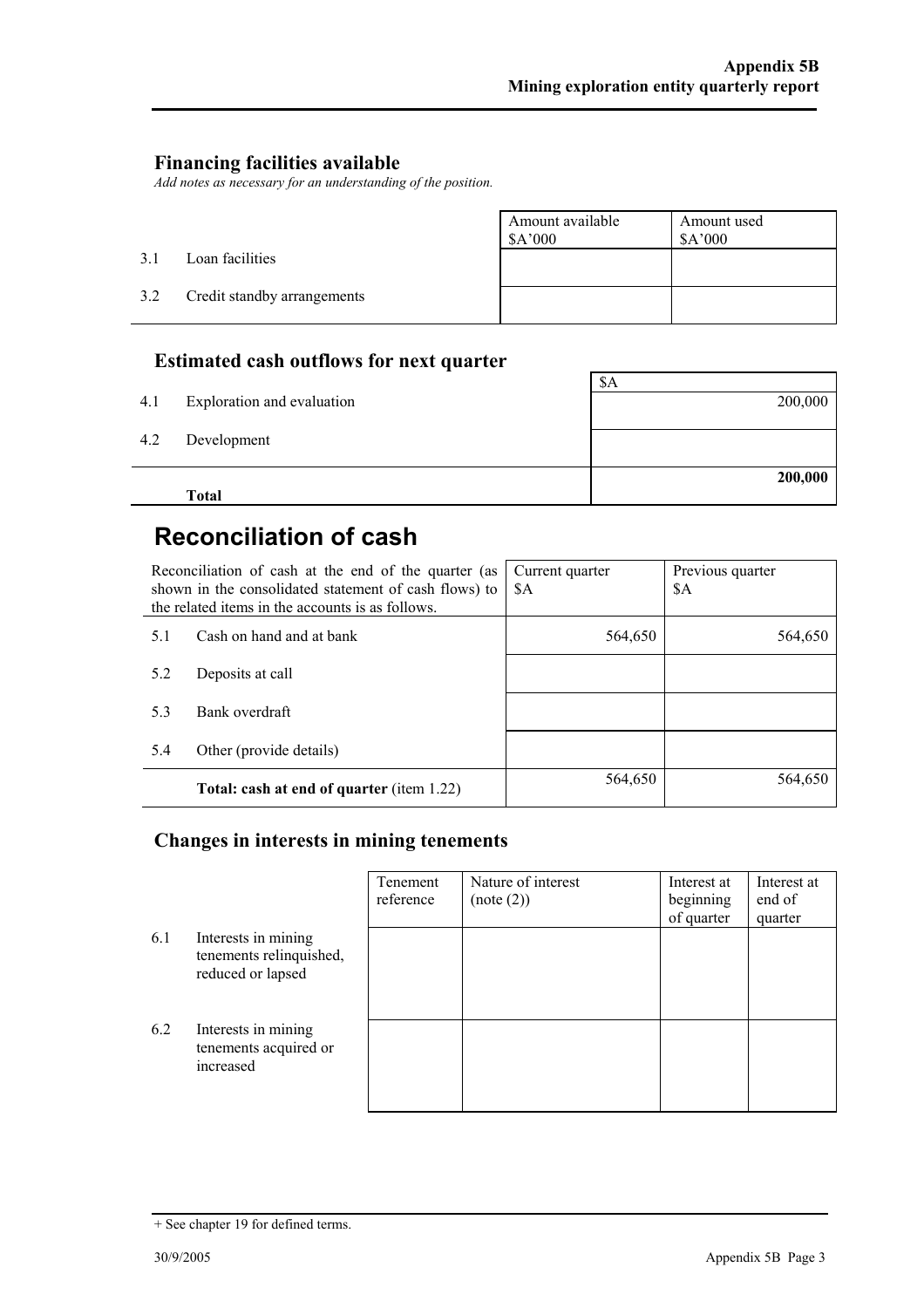#### **Issued and quoted securities at end of current quarter**

*Description includes rate of interest and any redemption or conversion rights together with prices and dates.* 

|      |                                       | Total number | Number quoted | Issue price per    | Amount paid up per    |
|------|---------------------------------------|--------------|---------------|--------------------|-----------------------|
|      |                                       |              |               | security (see note | security (see note 3) |
|      |                                       |              |               | $3)$ (cents)       | (cents)               |
| 7.1  | Preference<br><sup>+</sup> securities |              |               |                    |                       |
|      | (description)                         |              |               |                    |                       |
| 7.2  | Changes during                        |              |               |                    |                       |
|      | quarter                               |              |               |                    |                       |
|      | (a) Increases                         |              |               |                    |                       |
|      | through issues                        |              |               |                    |                       |
|      | (b) Decreases                         |              |               |                    |                       |
|      | through returns                       |              |               |                    |                       |
|      | of capital, buy-<br>backs,            |              |               |                    |                       |
|      | redemptions                           |              |               |                    |                       |
| 7.3  | +Ordinary                             | 92,305,450   | 92,305,450    |                    |                       |
|      | securities                            |              |               |                    |                       |
|      |                                       |              |               |                    |                       |
| 7.4  | Changes during                        |              |               |                    |                       |
|      | quarter<br>(a) Increases              |              |               |                    |                       |
|      | through issues                        | 5,000,000    | 5,000,000     | 8 cents            | 8 cents               |
|      | (b) Decreases                         |              |               |                    |                       |
|      | through returns                       |              |               |                    |                       |
|      | of capital, buy-                      |              |               |                    |                       |
|      | backs                                 |              |               |                    |                       |
| 7.5  | <sup>+</sup> Convertible              |              |               |                    |                       |
|      | debt securities<br>(description)      |              |               |                    |                       |
| 7.6  | Changes during                        |              |               |                    |                       |
|      | quarter                               |              |               |                    |                       |
|      | (a) Increases                         |              |               |                    |                       |
|      | through issues                        |              |               |                    |                       |
|      | (b) Decreases                         |              |               |                    |                       |
|      | through<br>securities                 |              |               |                    |                       |
|      | matured,                              |              |               |                    |                       |
|      | converted                             |              |               |                    |                       |
| 7.7  | <b>Options</b>                        | 9,692,828    | 9,692,828     | Exercise price     | Expiry date           |
|      | (description and                      |              |               |                    |                       |
|      | conversion                            |              |               | 30 cents           | 1 March 2007          |
|      | factor)                               |              |               |                    |                       |
| 7.8  | Issued during<br>quarter              |              |               |                    |                       |
| 7.9  | <b>Exercised</b> during               |              |               |                    |                       |
|      | quarter                               |              |               |                    |                       |
| 7.10 | <b>Expired during</b>                 |              |               |                    |                       |
|      | quarter                               |              |               |                    |                       |
| 7.11 | <b>Debentures</b>                     |              |               |                    |                       |
|      | (totals only)                         |              |               |                    |                       |
| 7.12 | <b>Unsecured</b>                      |              |               |                    |                       |
|      | notes (totals<br>only)                |              |               |                    |                       |
|      |                                       |              |               |                    |                       |

<sup>+</sup> See chapter 19 for defined terms.